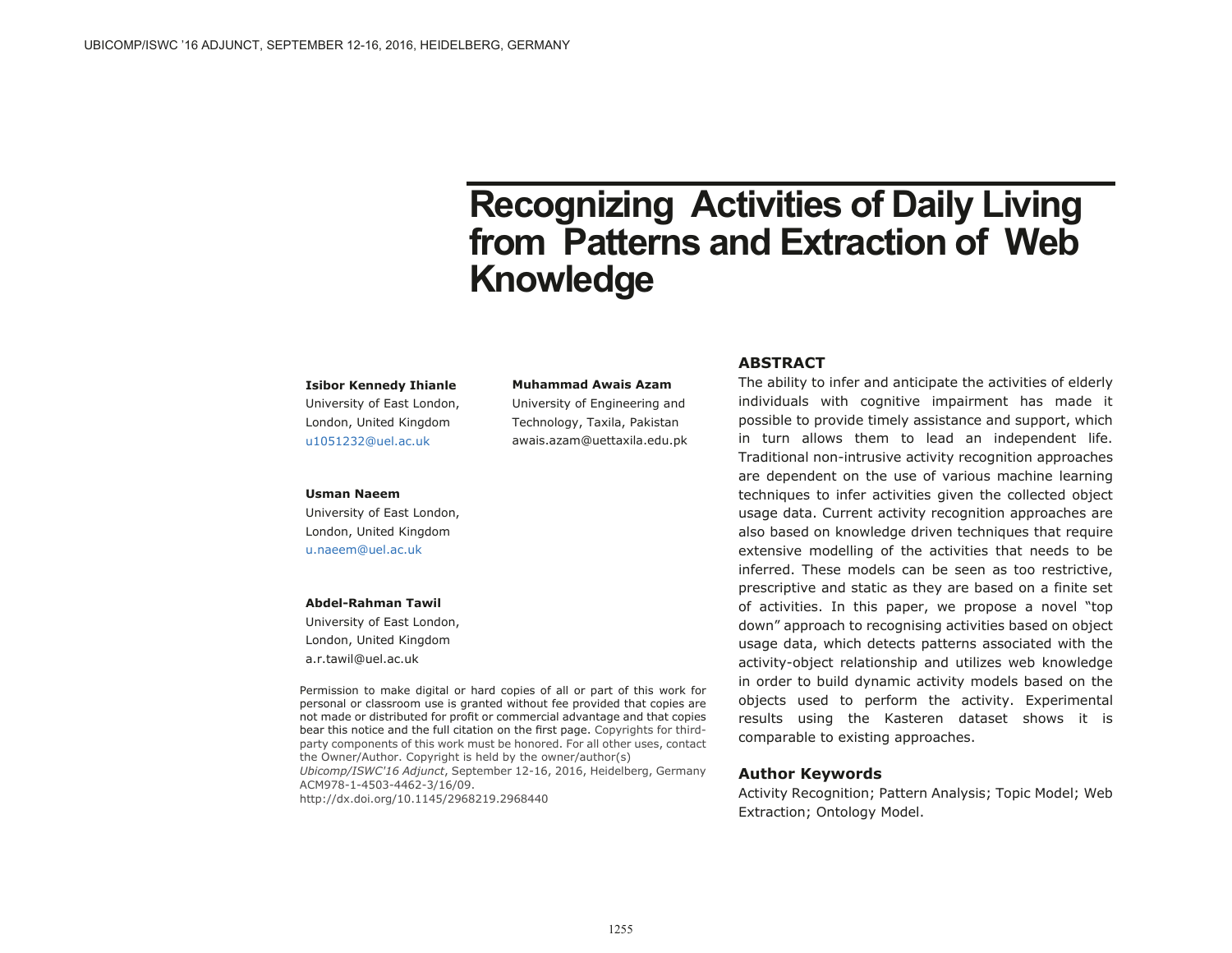## **ACM Classification Keywords**

I.5.2 Pattern Recognition: Design Methodology: Pattern Analysis; I.2.4 Knowledge Representation Formalisms and Methods: Representations (Procedural and Rule-Based)

#### **INTRODUCTION**

With the rising cost of providing assistance to the elderly and the cognitively impaired, it has become imperative to consider technology driven solutions which can help provide activity anticipatory solutions to independent and autonomous living. This area of research has attracted enormous attention and has seen efforts in the use of video [1], wearable sensors [2, 3] and wireless sensor networks [4, 5]. The use of wireless sensor networks has proven to be promising due to their low cost, ease of installation and most importantly being non-intrusive [4, 5]. Systems built to recognize, track and anticipate Activities of Daily Living (ADL) of the cognitively impaired can be of significant importance in the monitoring of their wellbeing and provision of assistive interventions. These approaches require object usage data to be classified using various machine learning techniques or modelling activities for recognition in knowledge driven approaches. The eventual activities recognized are dependent on labelling the acquired data to a finite set of regularly conducted activities or modelling the activities in the knowledge driven models based on generic "*know hows*". The classification process to recognizing and anticipating activities usually involves learning and inferring, which is dependent on the prior knowledge of activity patterns. But, human activities have been known to be diverse and complex. They can be performed in different ways. So, the interactions of the various objects in a home setting can result to a number of different activities which may

not belong to the set of regularly conducted activities. As such, modelling activities solely reliant on a finite sets of activities can be seen to be restrictive, prescriptive or even static. This poses a big challenge and hence a gap in the recognition of the activities considering the boundless number of activities that could result from the interactions of objects within a home environment. In this paper, we propose an ADL recognition framework from activity-object patterns and web knowledge of object usage. We believe that the combination of the activity-object patterns from a topic model process can be complemented by the web knowledge enriched activity models to recognize infinite range of activities that could evolve from the object usage interactions. This paper describes how this proposed approach is able to recognize an infinite set of activities. The remainder of the paper is organized as follows. The related work section provides an overview of previous work related to the proposed approach. This is then followed by a description of the proposed recognition approach. The paper also provides a set of experimental results, which show that this approach is robust and comparable with existing work. This is then followed by discussion and conclusion.

## **RELATED WORK**

The proposed framework builds on previous work done in the area of ADL recognition. This section reviews these efforts focusing on mainly activity patterns discovery, web knowledge extraction and ontology activity recognition models.

# **Activity Pattern Discovery**

Probabilistic topic models inspired by the text and natural language processing community have been applied to discover and recognise human activity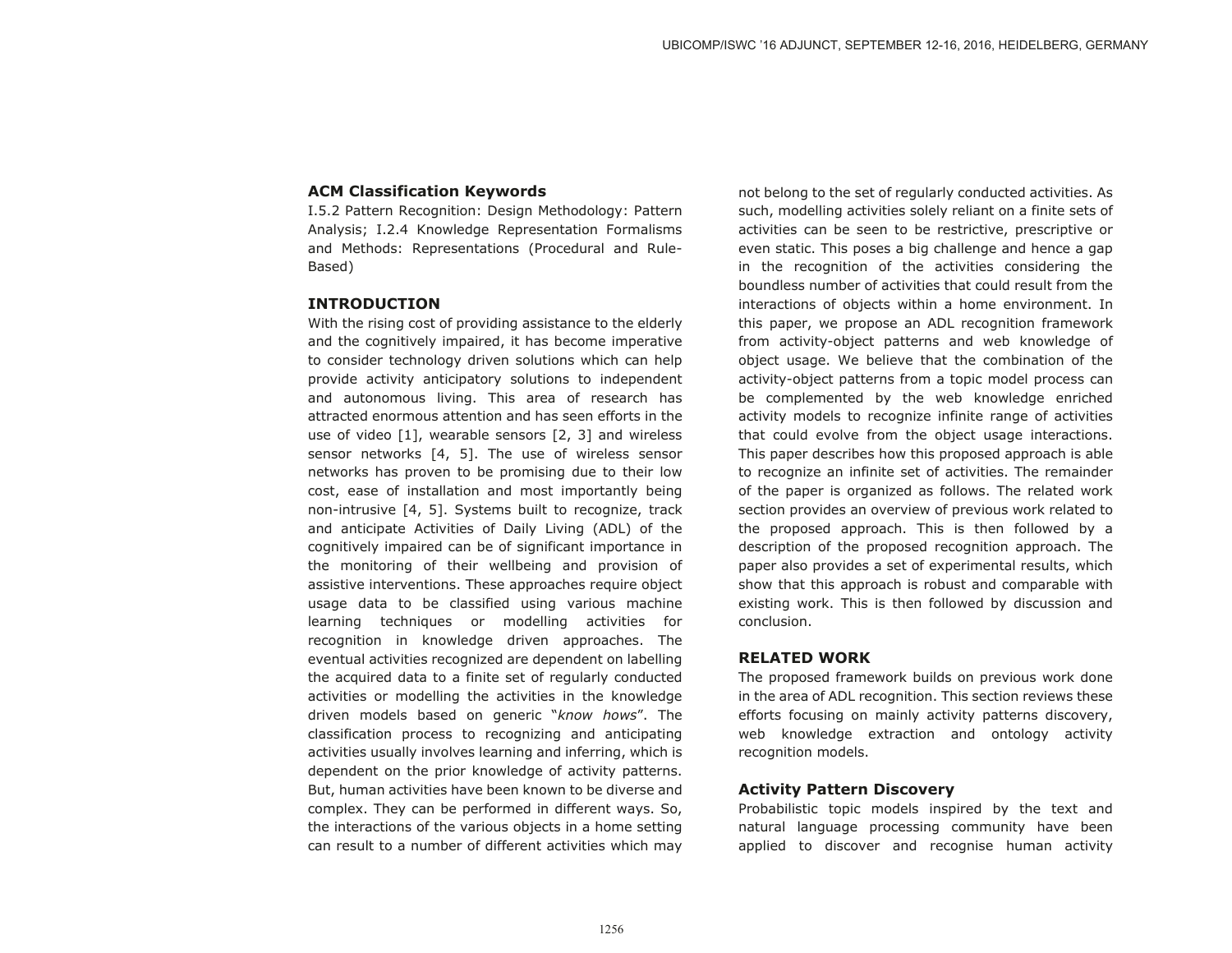routines [2, 7]. The work we propose in this paper, extends our initial work Ihianle et al [17] by the inclusion of web knowledge extraction and ontology activity model. Our activity-object pattern discovery process is similar to Huynh et al [2] and Katayoun and Gatica-Perez [7]. Huynh et al [2] applied the "bag of words" model of the Latent Dirichlet Allocation (LDA) to discover activities like dinner, commuting, office work etc. The process involved activity discovery of partitioned sensor segments of each time window. Also an LDA topic model approach was applied by Katayoun and Gatica-Perez [7] to discover routines from mobile phone data. While Huynh et al [2] used wearable sensors attached to the body parts of the user, Katayoun and Gatica-Perez [7] captured their data from a single mobile phone by the user. While it is not feasible to use only a single mobile phone or phones as in Katayoun and Gatica-Perez [7] to capture low level every day ADL, our work uses multiple state-sensor tagged to every day home objects to capture object use and user activities in the home setting. Our work also significantly differs from Katayoun and Gatica-Perez [7] and Huynh et al [2] with the web knowledge of object usage and the ontology activity model.

| <b>Activity</b>  | <b>Instances</b> |
|------------------|------------------|
| Sleeping         | 33.42%           |
| Toileting        | 0.65%            |
| Go Out           | 49.6%            |
| Showering        | $0.70\%$         |
| <b>Breakfast</b> | በ.23%            |
| Dinner           | 1.00%            |
| Drink            | $0.10\%$         |
| alhI             | 14.12%           |
|                  |                  |

Table 1: Kasteren House A Dataset.

# **Web Knowledge Extraction**

We apply a web knowledge extraction inspired by the Natural Language Processing (NLP) community in Named Entity Recognition NER [8] and Relation Extraction [9]. This process was also applied by Perkowitz et al [10] to mine entities for their proposed model from a single web page. Palmes et al [11] mined the web to extract the most relevant objects according to their normalized usage frequency. They also approached activity modeling process by relying on the relevance weights of objects as the basis of activity discrimination rather than

sequence information. Wyatt et al [6] extracted from the web a set of objects used to perform named activities. They show in their work that object-usage does not necessarily rely on a prescriptive set of activities following a "bottom-up" process of genre classification of activities, which they use to build their model. Our proposed framework also significantly differs by following a "top down" approach and an ontology activity model.

## **Ontology Activity Recognition Models**

Ontology models follow Description Logic for the specification of conceptual structures and their relationships [13]. The authors of [14] and [15] followed generic activity knowledge to develop an ontology model for the smart home users. Whilst these approaches are commendable, they do not use evidenced patterns of object usage and activity evolution but rely on generic "*know hows*" and "*hows to*" to build ontology models. The ontology activity model which forms a major part of this proposed framework relies on activity topics, activity-object patterns initiated by the object use interactions and retrieved results of object use instances from the web.

# **ACTIVITY RECOGNITION MODEL**

Activities are carried out by the interactions of objects within various locations in a home environment. Specific objects tend to be used in specific places for routine activities following patterns which are common to the user. In most cases, certain objects in specific locations have been known to be linked to particular activities. For the approach we propose through this framework, we use the Kasteren dataset [5]. This dataset was generated using a set of 14 state-change sensors. Table 1 show the annotated ADL including "idle" which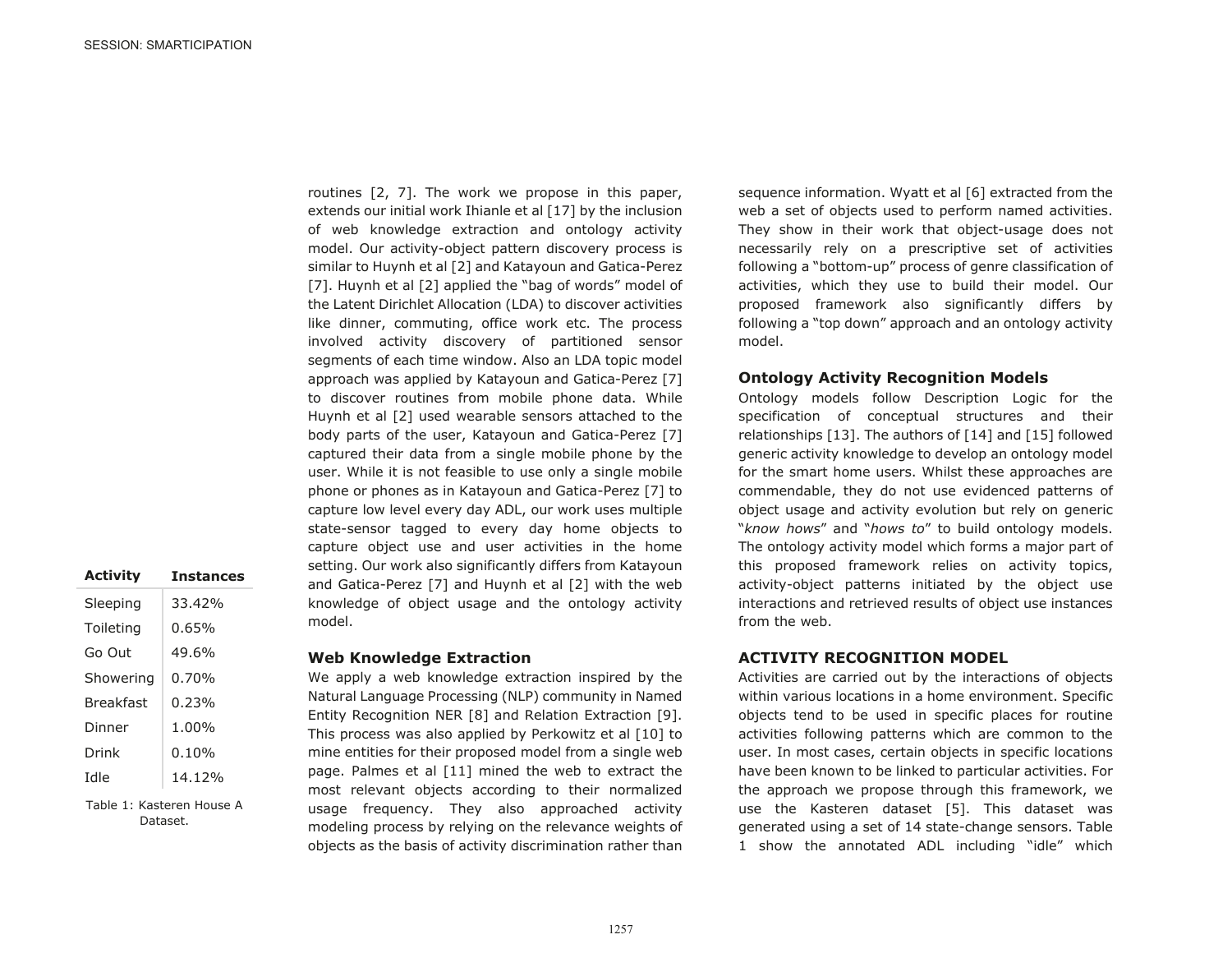corresponded to times when no significant activity took place. The non-intrusive nature of binary sensors suits the privacy and acceptability of the home occupants whilst object interactions are ongoing for activities. Given this dataset, we aim to recognize possible activities from object usage progressively along their timelines. Towards this, we form a "bag of sensor observations" from a continuous 60 seconds' partitions of the sensor data. We use the topic model Probabilistic Latent Semantic Analysis (pLSA) to discover the underlying activity topics and the activity-object patterns. We then perform web knowledge extraction of the activities associated to the different object usage. Further, we determine activities intersection using the discovered patterns on the extracted activities which we then assemble on an ontology activity model for recognition. An overview of the framework is as illustrated in Fig 1.



Figure 1. Conceptual Overview of the proposed Activity Recognition Framework.

# **Activity Pattern Discovery**

The aim of the activity and pattern discovery process is to determine the activity-object patterns and the activity topics. This process takes advantage of the pLSA topic model assumption that there are hidden themes or latent topics which have associations with the words contained in a corpus of documents. It involves the use of "bag of words" in the corpus of documents which are generatively classified to latent themes or topics [16]. We conversely apply this assumption to the activityobject discovery context that latent activity topics would have associations with the features of sensor data or objects in the partitioned sequences of the "bag of sensor observations". For the "bag of sensor observations", we partition the Kasteren dataset of sensor observations into sequences using a sliding window of 60 seconds intervals to form a sensorsegment matrix. We also set the observed sensors to be represented as aliases such as Bedroom (B), Microwave (M), Groceries Cupboard (G), Fridge (F), Cup Cupboard (C), Toilet (T), Shower (S) etc. to be encoded onto the partitioned sensor sequences. The documents are presented in the form of sensor sequences  $d_1...d_p$ composed of co-occurring sensor data observations along their timelines. If *D* is composed of sensor sequences  $d_1...d_n$ ,  $d_i$  would be made of sensors represented as  $x_{i1}...x_{in}$  from *X* sensors of  $x_1...x_n$ . The pLSA assumes that a latent activity topic *z* from topics  $z_1...z_k$  can be classified from  $d_1...d_n$  as contained in *D* i.e for a sensor  $x_i$  contained  $x_{i1}...x_{in}$ , there is a marked probabilistic relationship with the activity topic *z*. In principle, there is a joint probability over *D* x *X* which corresponds to the sensor-segment matrix mentioned earlier such that a conditional independence assumption that *d* and *x* are independently conditioned on the state of the associated activity latent topic. The proposed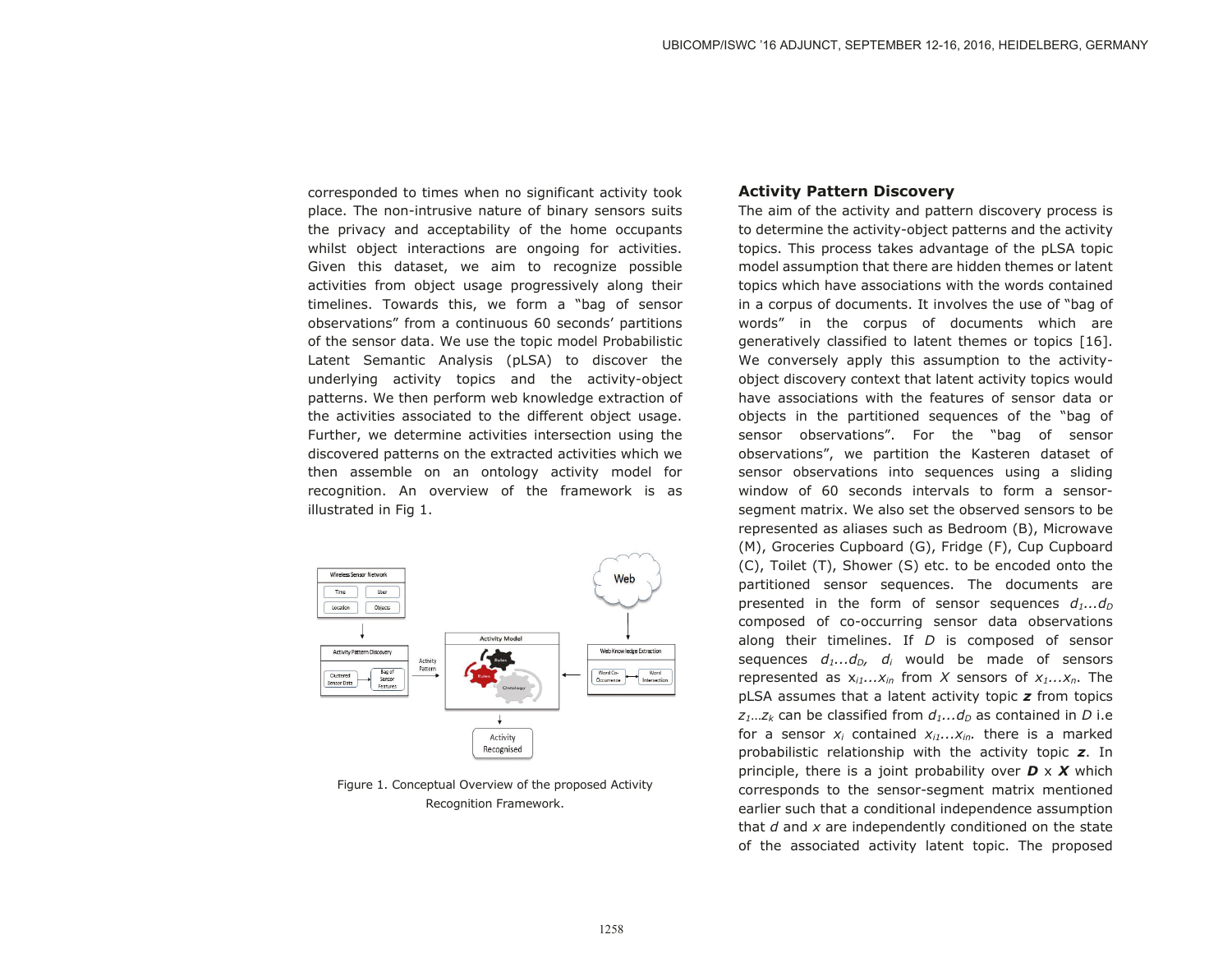framework is trained to infer activity topic probabilities by the iterative Expectation Maximisation (EM) algorithm. The first step, Expectation (E step) computes the posterior probabilities of the latent variables P(*zi*|*di*) from the activity topic probabilities P(*zi*) and the conditional probabilities of the sensors given the activity topics P(*xi*|*zi*). The second step, Maximisation (M step) updates the parameters from the E step by computing the new values for  $P(z_i)$  and  $P(x_i|z_i)$ . The posterior inference of the EM iterative process can be computed from P(*zi*|*di*) for each *di*. This computes the activity topic from the given sensor sequence. P(*x*|*z*) computes the probability of the sensors given activity topics. In the context of pattern discovery, the sensors or objects linked to an activity topic are computed from P(*x*|*z*) and this defines the activity-object pattern. Modelling an activity for recognition would rely on P(*x*|*z*) to define the compositional object usage that are linked to specific activity topic and P(*z*|*d*) defines the activity topics therein. The learning process of the proposed framework involves dividing the dataset into training subset (90%) and test subset (10%). The EM posterior inference is used on the training subset and then progressively on the test subset. Modelling an activity for recognition would rely on P(*x*|*z*) to define the compositional object usage that are linked to specific activity topic and P(*z*|*d*) which defines the activity topics therein.

#### **Extraction of Web Knowledge**

Given a set of objects within the home environment, the proposed approach retrieves web instances of activities associated with a specific object usage. The web knowledge extraction process we propose follows the W3C Resource Description Framework (RDF) assertions of subject (*s*), predicate or property (*p*) and object (*o*) [12]. We rely on the background web knowledge to

extract statements having predicate knowledge of interest linked to a referenced subject or object. Using Google as the preferred search engine, instances of activities were retrieved from the first 100 pages of search. The predicate or property used for this process is limited to "*used for*" and object names as query threads. From the search results, all irrelevant word tokens were removed leaving only noun words (activities) associated to the objects and the "*used for*" property. Further, we formed a term-document matrix to determine the word co-occurrence and the vocabulary overlap in the constituent document. From initial investigation, we observed objects given their usage could have use for different tasks and activities as with Cup in Making Tea, Making Coffee and Making Orange Juice.

#### **Computing Activity from Object Use Pattern.**

We relied on the activity-object pattern discussed above and the web term-document of subject *(s),* predicate/property *(p)* and object *(o)* to prune and converge the retrieved results to an activity intersection or overlap. That is to say, if we have Object 1, Object 2, Object 3 and Object 4 in a pattern resulting to Activity Topic 1, the web retrieved result (activities) which is common or intersects all the objects in this pattern becomes the activity label for Activity Topic 1. This is also as illustrated in Fig 2 for the activity-object pattern having "*Microwave*", "*Fridge*", "*Freezer*", "*Groceries Cupboard*", "*Cups Cupboard*" and "*Plates Cupboard*" as objects would have "*Food*" as the activity overlap and the activity label for the activity topic. To determine activity overlap with regards to activity-object pattern and web retrieved activities (subjects), we computed the activities common to a set of objects otherwise known as activity overlap  $A$ . Recalling from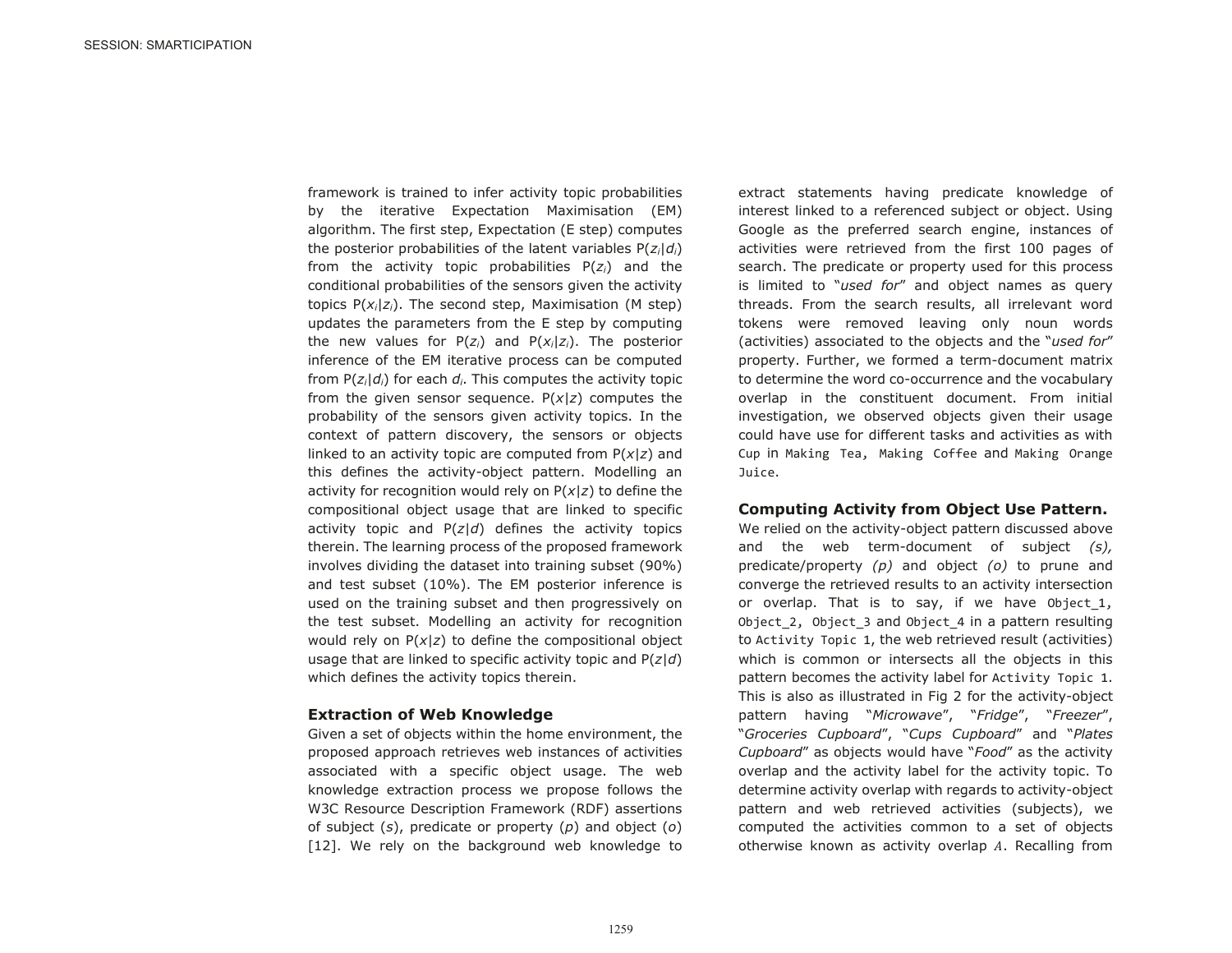

Figure 2. "Food" as the activity intersecting all the web retrieved results of object usage for "Microwave", "Fridge", "Freezer", "Groceries Cupboard", "Cups Cupboard", "Plates Cupboard".



Figure 3. Context overview of Subject and Object Classes and the Properties in the Activity Ontology Model.

above that document  $d_i$  has sensor sequence  $x_{i1} \ldots x_{in}$ . If each of these sensors in  $d_i$  have activities  $A_1... A_n$  they are used for with regards to the retrieved results from the web, the activity overlap  $A$  is then computed from  $A_I$  $\cap$  ...  $A_n$  for all the sensors  $x_{i1}$ ...  $x_{in}$ . The activity overlap A would be performed by the use of all these objects corresponding to sensors  $x_{i1} \ldots x_{in}$  and this defines the activity topic for this sensor sequence. We use these to build the activity model for recognition.

#### **Ontology Activity Model for Recognition**

For the activity recognition process, we modelled the computed activity overlap as corresponding activities following the activity-object patterns into an ontology activity model. We followed an activity hierarchy formalism enabled by the ontology editor Protégé [18] to create subject and object class nodes. For each of the pattern, the subject and object are modelled as class and individual entities. Object and data properties which represent the predicates are modelled for each of the subject and object classes. A subclass in this structure is seen to have all properties of a super class. The sensor classes modelled in this process are made to abide by the object/data property domain and observing the range restrictions of the associated subjects and objects as the case may be. This process then allows for a sensor and object based query linked to subjects or objects which retrieves the most similar activity label. Activities are described through class equivalence axiom which links them to object usage. A Description Logic DL reasoner (e.g. Fact ++, Pellet) uses these modelled instances relative to object usage to classify ongoing activity. The specification of an activity in this process is built on the theories of description logic DL and reasoning which supports consistencies, subsumption, satisfiability, equivalence and disjointness [14].

Theoretically, if a subject is an instance of an activity to be recognised from the observation of an object *(o)* with its relationship specified as *(p)*. The reasoner checks for the equivalency and the subsumption of *(o)* in all *(s)* in the model with the specification of *(p)* to determine *(s)* as the recognised activity. The activity recognition process is enhanced by assembling activity-object patterns and retrieved web results in an ontology activity model as illustrated in Fig 3.

# **EXPERIMENTS**

The experimental process followed the steps outlined in sections above on the Kasteren dataset: Construction of the "bag of sensor observation", activity-object patterns discovery using the pLSA, web knowledge extraction, computing activity intersection and ontology activity model. To test the learning process, the dataset was divided into training and test subsets. Furthermore, the performance based on accuracy and precision were determined using the true positives TP, true negatives TN, false positive FP and false negatives FN.

# **Results and Performance**

The activity-object patterns computed from P(*x*|*z*) specifies that Activity Topic 1 is recognized from the interaction of the objects (Microwave, Fridge, Freezer, Plates Cupboard, Pans Cupboard and Grocery Cupboard) and Activity Topic 3 is recognized from the interactions of Hall Toilet Door and Toilet Flush etc. as illustrated in Figure 4. Figure 5 illustrates the accuracy and precision performances of the proposed framework. The result suggests very good performance for "Defecation or Urination", "Go Out or Come In" "Sleep", and "Bath or Shower" all corresponding to Activity Topics 3, 4, 5 and 7 respectively due to no evidence of activity confusion and semantic ambiguity. Of particular interest are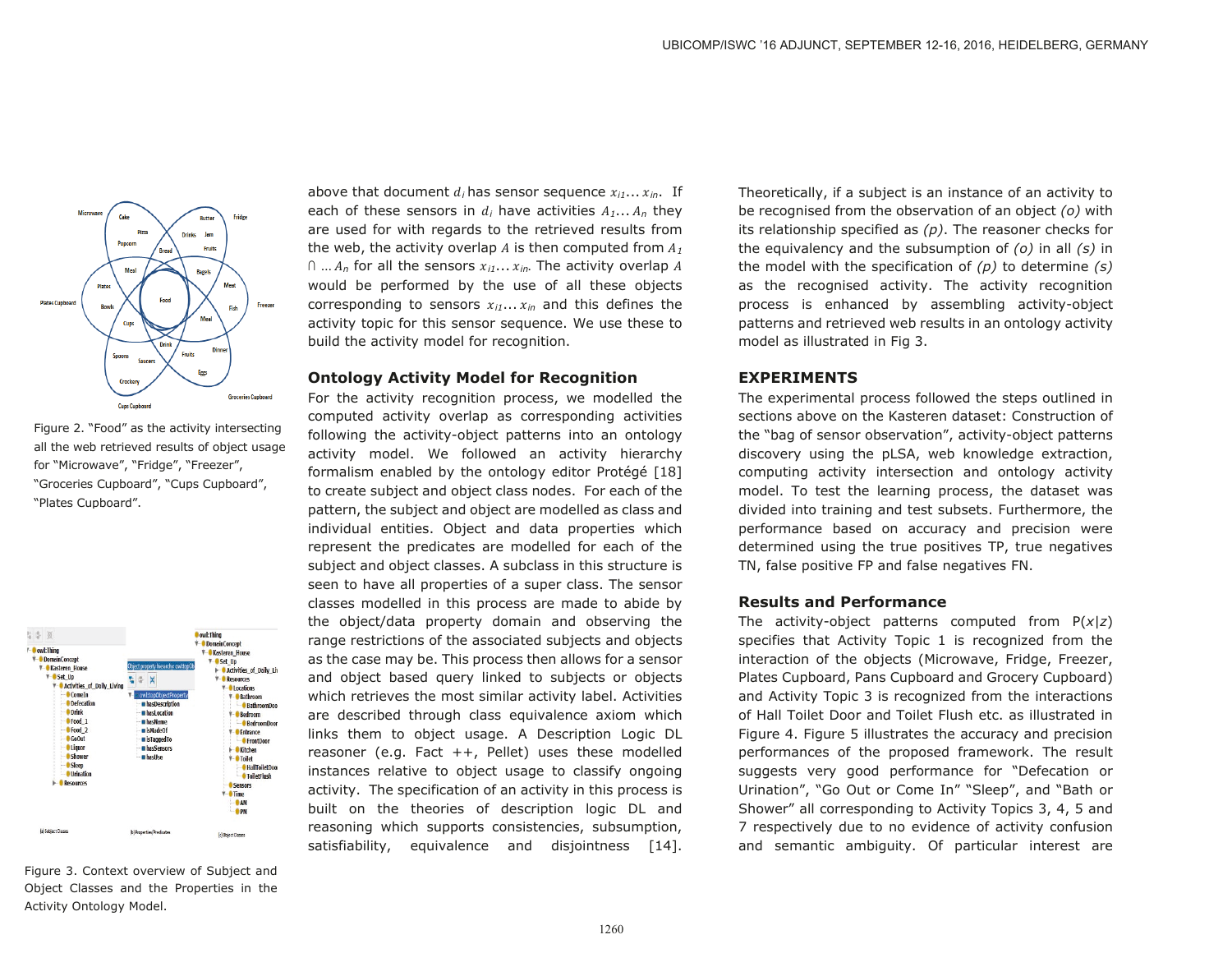

Figure 4. Activity-Object pattern and the Activity Topics



Figure 5. Accuracy and Precision performance of the framework.

Activity Topics 1, 2 and 6 corresponding to "Food 1", "Food 2" and "Drink or Liquor". These activities share same and similar objects interactions. While "Food 1" and "Food 2" are very similar, they are only different with "Pans Cupboard" used in all the instances of "Food 2". The use of "Pans Cupboard" is also evident as an object linked to "Food 2" as illustrated in Figure 8. "Food 1" and "Food 2" also have different temporal patterns. All instances of "Food 2" were recognized, but result suggests reduced accuracy of 89.7% for "Food 1" owing to two instances of confused with "Food 2" where "Pans Cupboard" was used. Accuracy and precision for "Drink and Liquor" were 66.7% and 79.3% respectively due confused recognition with "Food 1" and "Food 2". "Drink and Liquor" have activity-object pattern of interactions from "Fridge", "Cups Cupboard" and "Grocery Cupboard" which are also in the same activity-object patterns for "Food 1" and "Food 2". The overall accuracy and precision achieved was 93.8% and 95.6% which is significantly encouraging and comparable to results achieved using the same dataset.

# **Discussion**

Activities recognized using our proposed framework includes "Defecation or Urination", "Go Out or Come In" "Sleep", and "Bath or Shower", "Drink or Liquor", "Food 1" and "Food 2" against "Toileting", "Go Out", "Sleep", "Shower", "Drink", "Breakfast*"* and "Dinner" specified in ground truth. With Thesaurus [19], the activities we recognized are synonymous with the activity labels of the ground truth. Because the activities recognized were more than specified in the ground truth, we are not able to carry out direct comparisons with the methods used on this dataset. With regards to the class of activities recognized "Food 1" and "Food 2" corresponds to "Breakfast" and "Dinner" respectively. "Food 2" was

recognized in all the instances for which it occurred. "Food 1" was confused with "Food 2" in two instances resulting to a recognition accuracy of 90% and reduced precision of recognition. In these instances, "Pans Cupboard" was activated in addition to the objects in its pattern of occurrence. To distinguish the activities further, we have used their temporal attributes which also constitute a pattern of their occurrence. "Food 1" and "Food 2" are activities involving meal preparation at different times of the day. The recognition of "Drinks and Liquor" were confused with "Food 1" and "Food 2"in some instances because "Fridge", "Cups Cupboard" and "Grocery Cupboard" forms objects used for all three activities. Despite this, accuracy for "Drinks and Liquor" was 66.7%.

#### **CONCLUSION**

In this paper, we presented activity recognition of sensor data using the "*bag of words*" topic model, web knowledge extraction assembled on an ontology model. We used the topic model to discover activity-object patterns and activity topics. We retrieved from the web, activities of object usage and determine activities intersecting the pattern of these object usage. Activities like "Defecation or Urination", "Go Out or Come In", "Sleep", and "Bath or Shower", "Drinks or Liquor", "Food 1" and "Food 2" were recognised. Given the performance of proposed framework, we think it can be exploited to improve recognition performances in other areas and further recognise abnormal activities.

# **REFERENCES**

 A. Umut, T. Pavan and C. Rama. 2008. Ontology based approach for activity recognition from video. In *Proceedings of 16th ACM international conference on Multimedia* (MM '08).